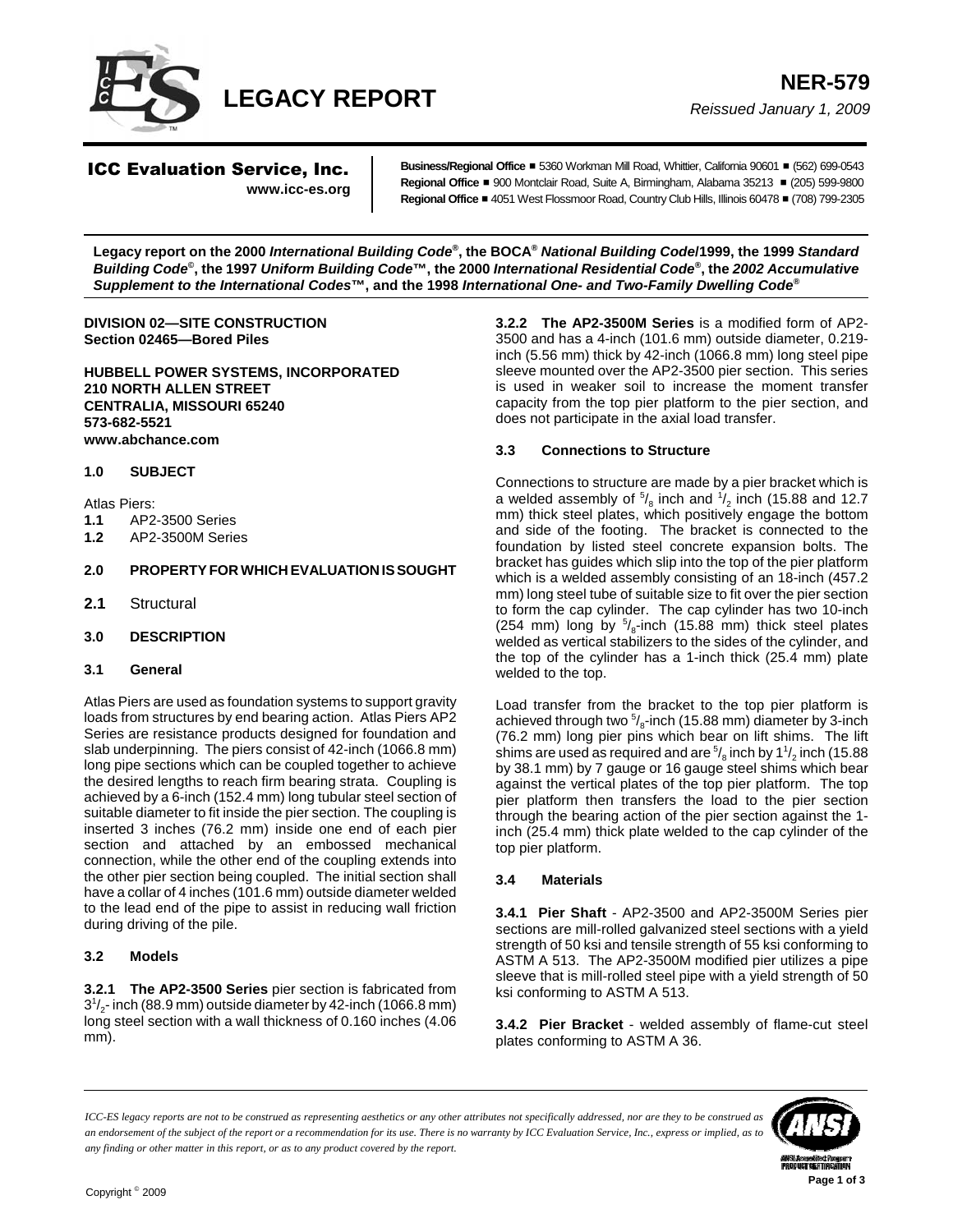**3.4.3 Top Pier Platform** - welded assembly of steel tube and steel plates conforming to ASTM A 36 and ASTM A 513 respectively.

**3.4.4 Anchor Bolts** used to connect the pier bracket to the foundation are steel bolts, not provide by Hubbell Power Systems. The bolts do not participate in load transfer, and are used to hold the assembly in position.

**3.4.5 Pier Pins** - high-strength cadmium plated steel pins meeting the strength requirements of ASTM A 490.

**3.4.6 Lift shims** - cadmium plated hot-rolled steel shims conforming to ASTM A 36.

## **4.0 INSTALLATION**

#### **4.1 General**

Atlas Piers are installed in accordance with the manufacturer's published installation instructions, specifications, engineering drawings, and this report. The manufacturer's published installation instructions and this report shall be strictly adhered to and a copy of these instructions shall be available at all times on the job site during installation. The instructions within this report govern if there are any conflicts between the manufacturer's instructions and this report.

## **4.2 Design Capacities**

**4.2.1 AP2-3500 Series** - Ultimate load capacity is 85,000 pounds (382.5 kN), design load capacity is 42,500 pounds (189 kN).

**4.2.2 AP2-3500M Series** - Ultimate load capacity is 90,000 pounds (405 kN), design load capacity is 45,000 pounds (202.5 kN).

# **4.3 Footings and Slabs on Grade**

Atlas Piers are installed as underpinning for foundations and slabs. The piers are designed by a registered engineer to resist the gravity loads on the foundation and shall not be used to resist uplift loads. Location, spacing, and number of piers shall be shown on the engineering drawings. Design loads on the foundation shall be determined in accordance with Chapter 16 of the *Standard Building Code©, International Building Code©* , *BOCA National Building Code©*, or the *Uniform Building Code©*, whichever is applicable and shall not exceed the design load capacity for the Atlas Piers listed in section 4.2 of this report.

The piers are installed in accordance with the manufacturer's specifications. The following is a general installation procedure; for a detailed installation procedure, see the manufacturer's specifications and engineering drawings.

The edge of the footing or slab to be underpinned is excavated to expose the bottom of the concrete to a width of at least 36 inches and to a depth of at least 15 inches beneath the base of the foundation element. The concrete is smoothed and/or notched to receive the Pier Bracket. Reinforcing steel shall not be cut. The surface of the concrete shall be smooth, free of all dirt, debris and loose concrete to provide a firm bearing surface for the Pier Bracket. The Pier Bracket is installed in accordance with the specifications. The Pier Sections are driven to bedrock or a firm bearing stratum using a Drive Stand Assembly. Each pier is load tested in accordance with the specification. The last Pier Section is saw cut to length suitable for installing the Top Pier Platform. The Pipe Sleeve is then pushed over the last Pier Section of the AP2-3500M using the Drive Stand Assembly. The Top Pier Platform is installed over the last Pier Section in accordance with the specifications. The Two Piece Lift Head Assembly is temporarily attached to the Pier Bracket using locking pins and clips. The lifting and holding operation for the footing or slab then proceeds as noted in the specifications.

# **5.0 IDENTIFICATION**

Each Atlas Pier covered by this report shall be labeled with the manufacturer's name/and or trademark, address, the product name, and this ICC-ES legacy evaluation report number NER-579, for field identification.

## **6.0 EVIDENCE SUBMITTED**

**6.1** Atlas Systems Inc., 2000 Technical Manual, includes:

Technical Guide, 2000 Edition 1.4 Installation Details, Quality Assurance and Testing Design Steps, Design Tables, Design Example, and Typical Specifications

Design procedure and tables signed and sealed by David C. Kraft, P.E. July 16, 2000.

- **6.2** Quality Control Manual and Inspection Procedures for Hubbell Power Systems, Inc., Centralia Operations, prepared by RADCO, issued November 2008.
- **6.3** Test report, field load testing of Atlas Piers steel pipe piles under ASTM D 1143, Managing Technology, Inc., August, 1989, signed and sealed by David C. Kraft, P.E.
- **6.4** Test reports on load testing of piers, Hauser Laboratories, November 8, 1988, Test Report No. 88- 0889b; October 14, 1988, Test Report No. 88-0889, signed by David W. Woods and Robert Wehner.
- **6.5** Mill order certificates ASTM A 36, ASTM A 709-94a GR 36, ASTM A 500, ASTM A 513:
	- ! Northwestern Steel and Wire Company,09-03-99.
	- ! North Star Steel Iowa, 12/12/98, 01/03/99.
	- Birmingham Steel Corp., 10/14/99.
	- ! Birmingham Southeast, LLC, 12/28/99, 06/29/00.
	- EMJ,17-JUL-2000.
	- Allied Tube & Conduit, 3/13/00.
	- ! Bayou Steel Corporation, 05/15/00, 11/04/99.
	- ! Nucor Corporation, 4/30/97.

# **7.0 CONDITIONS OF USE**

The ICC-ES Subcommittee for the National Evaluation Service finds that Atlas Piers as described in this report complies with or are suitable alternates to that specified in the 2000 *International Building Code*®, the BOCA® *National Building Code*/1999, the 1999 *Standard Building Code*©, the 1997 *Uniform Building Code*™, the *2000 International Residential Code*®, the *2002 Accumulative Supplement to the International Codes*™, and the 1998 *International One- and Two-Family Dwelling Code*®, subject to the following conditions: